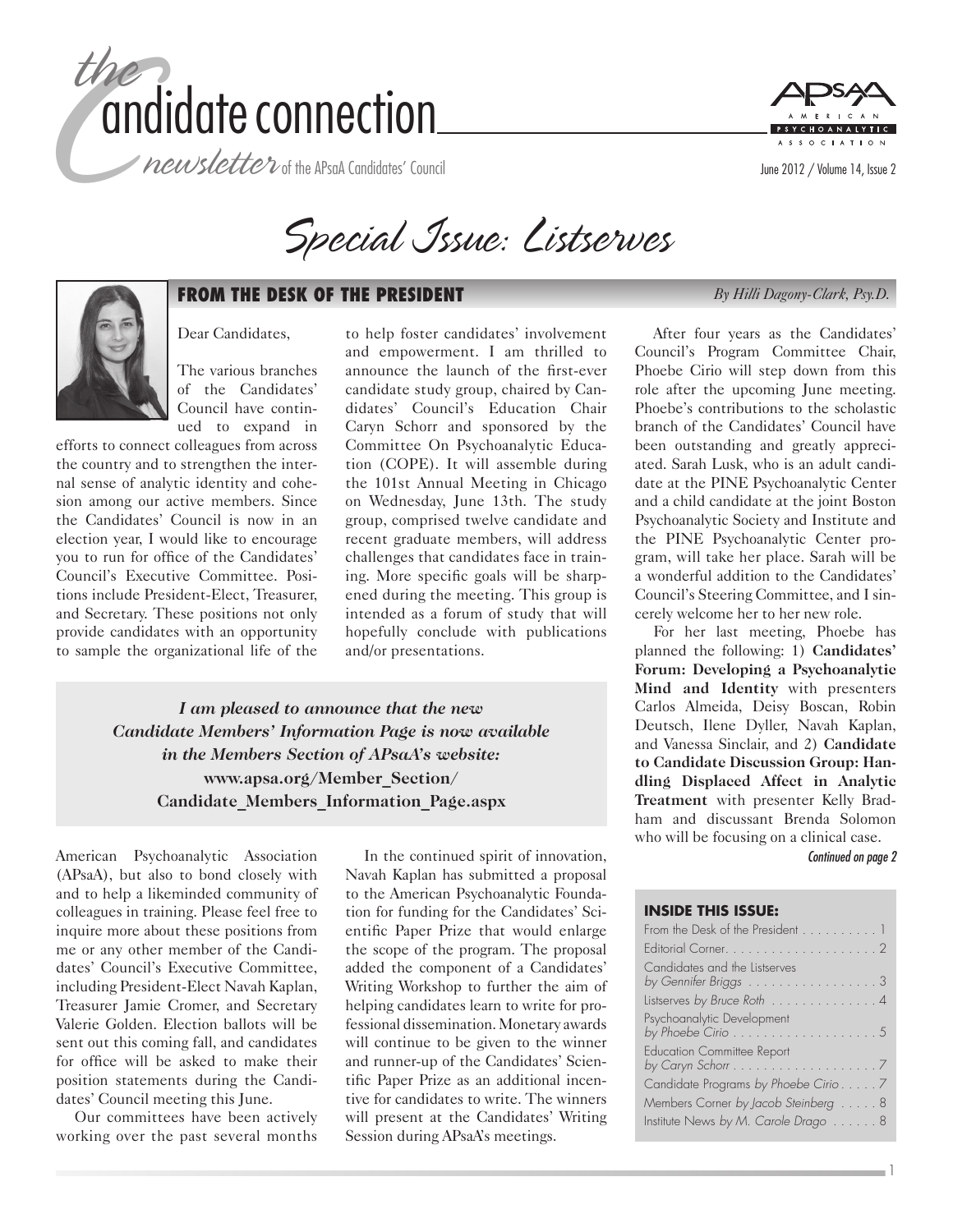## From the Desk of the President *continued from page 1 \_\_\_\_\_\_\_\_\_\_\_\_\_\_\_\_\_\_\_\_\_\_\_\_\_\_\_\_\_\_\_\_\_\_\_\_\_\_\_\_\_\_\_\_\_\_\_\_\_\_\_\_\_\_\_\_\_\_\_\_\_\_\_\_*

The *Candidate Connection Newsletter* is also seeing a shift in leadership. Editors Michael Garfinkle and Jamieson Webster stepped down at the end of last year. I thank them both for their wonderful contributions. Replacing them is Graciana Lapetina, a candidate from the Institute for Psychoanalytic Education affiliated with the New York University School of Medicine. I am incredibly pleased to have Graciana join our community and look forward to seeing her contributions. As in the past year, the newsletter will continue to be printed electronically.

In order to increase the presence of candidates on the APsaA webpage and to provide easy access to information about the Candidates' Council, the Chair of Digital Media and Communications Committee, Vanessa Sinclair, has been working tirelessly with the National Office over the course of this academic year. I am pleased to announce that the new Candidate Members' Information Page is now available in the Members Section of APsaA's website:

> www.apsa.org/Member\_Section/ Candidate\_Members\_ Information\_Page.aspx

In addition, Vanessa is working to expand communications of candidates through the use of Ning, a social networking platform designed to inform candidates of one another's practices. As the use of technology expands, these services become increasingly crucial to maintain contact, foster communication, and learn about one another's work.

The Candidates' Council's Executive Committee has also been working hard at furthering the candidate cause. In addition to her work on the Candidate Paper Prize, President-Elect Navah Kaplan has been helping to coordinate the candidate party for the 101st Annual Meeting in Chicago along with local hosts Kelly Bradham, Christine Jacobek, Laurie Kenfield, Gabriel Ruiz (chair), Jeffrey Seiden, and Wendy Selene. Treasurer Jamie Cromer has been working on the Travel Grant, which will be awarded to several candidates during the spring meetings. At the time of this writing, the travel grant awardees include Kathryn McCormick, (Seattle Psychoanalytic Society & Institute), Meiram Bendat (New Center for Psychoanalysis), Rodrigo Barahona, (PINE Psychoanalytic Center), and a candidate from the Greater Kansas City Psychoanalytic Institute who has yet to be determined. Secretary Valerie Golden has continued her efforts with the Master Teacher Award Program, particularly discussing with her committee how to operationalize the selection of master teachers and how to create a committee of judges. I have continued in my efforts to launch the Pilot Mentorship Program. At the time of this writing, I have corresponded with several institutes about participating in the trial program. I hope

to have more information about how to implement the program by June.

As I hope to have illustrated, the Candidates' Council's officers and committees are working passionately and diligently to further candidates' presence in the organization and to enhance their training experiences. I hope you will consider joining us in our work. There is no better time to get to know APsaA's organizational life, network and develop a sense of analytic identity than during one's training, when so many opportunities are available to candidates. Please feel free to contact me or any other members of the Candidates' Council's Executive Committee for any further information. I hope to see you in Chicago at the 101st Annual Meeting  $(June 12-17)$ . ❖

Respectfully submitted,

Hilli Dagony-Clark President, Candidates' Council

APsaA Candidates' Council Hilli Dagony-Clark, *President* Navah Kaplan, *President-elect* Valerie Golden, *Secretary* Jamie Cromer, *Treasurer*

The Candidate Connection Newsletter of the APsaA Candidates' Council Graciana Lapetina, *Editor*

## **EDITORIAL CORNER** *By Graciana Lapetina, M.D., Editor, The Candidate Connection Newsletter*

The decision to focus this newsletter on the listserve of the American Psychoanalytic Association (APsaA) was made after the meeting of the Candidates' Council in January in New York City. During the meeting, many candidates spoke about their experiences with the listserve, both positive and negative. A lively discussion ensued; however, time did not permit for a longer exploration of the issues raised. Dedicating this newsletter to the listserve was intended to provide candidates with an opportunity to write in more depth about their experiences.

To be accurate, there are multiple listserves to which members of APsaA

may subscribe, each serving a different function. The names of the listserves are Members, Openline and Election-Discussion. There are also several special-purpose mailing lists, such as the candidates list and the candidate council list to name a couple.

*As of the middle of April, there were over 900 members who subscribed to the Members list and over 500 to the Openline list.*

According to the APsaA website, the Members listserve is "intended as a general discussion," and members are restricted to two postings of limited size per week. The Openline list was created to "encourage free and open discussion" with no limitations on the topic, the size or the frequency of postings. Of note, there are "digest" forms of both the Members and Openline listserves, with weekly and daily compilations respectively. The ElectionDiscussion list is active during campaign season. Please know that there is a separate Candidates' listserve for candidate members of APsaA. *Continued on page 3*

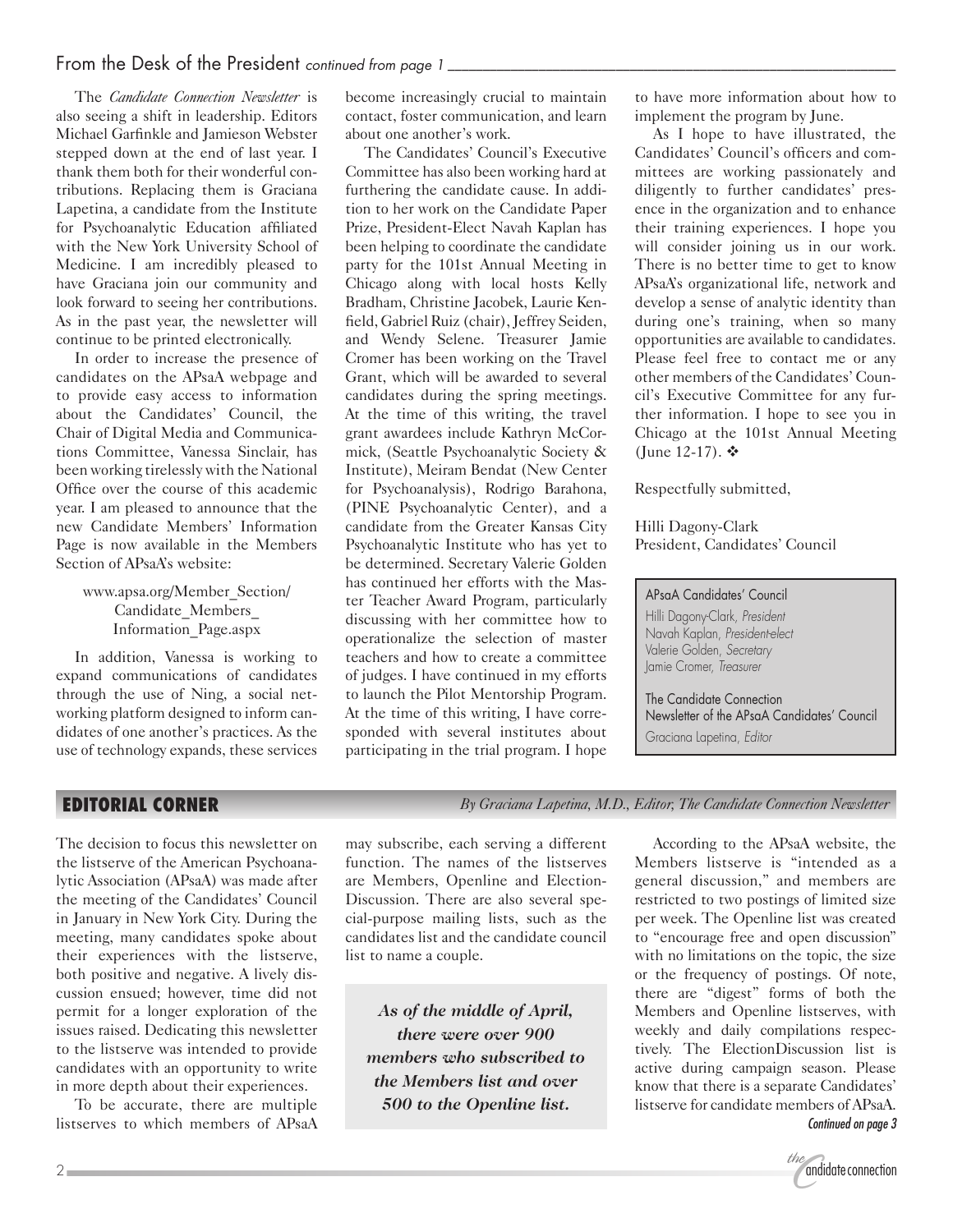## Editorial Corner *continued from page 2*

As of the middle of April, there were over 900 members who subscribed to the Members list and over 500 to the Openline list.

Dr. Paul Mosher was instrumental in developing the listserve. He graciously spoke with me over the phone and told me about history of the listserve. In the mid-1990s, the National Office asked Dr. Mosher, who has a background in computers, to establish an email database and a website for the Association. Dr. Mosher chaired a task force that considered various issues pertaining to the creation of an email list for members, including whether to allow candidates to subscribe and whether to have a moderator. There was concern that candidates' participation in the listserve may inhibit analysts from posting. As for having a moderator, there were questions about who would moderate, how to establish criteria for accepting or rejecting a post, and who would have the time to review the high volume of posts. After lengthy discussions, inclusion of candidates was approved, and a moderated list was deemed impractical.

Initially, there was only one listserve. However, due to discontent among members regarding the volume of election posts, a separate list was established solely for matters pertaining to election seasons. Members were then disgruntled about the overall volume of posts, some of which were jokes and other unrelated matters. It was for that reason that the weekly limit of two posts for the Members listserve was instituted, and, at the same time, the Openline was created to accommodate unlimited postings without any restrictions on content.

There is a wide spectrum of posts on the listserves. Many members use the listserve to request a referral in another part of the country. Other members write to advertise an upcoming lecture or event at their institute. Members often post to alert the community that an article pertaining to psychoanalysis has been printed in a newspaper or magazine. Many use the listserve to call attention to important policy issues, such as those pertaining to insurance issues or patient privacy. Some members post their current thinking on psychoanalysis, while others debate the merits of certification. During the election season, candidates post about their platforms, while others announce their support of one candidate or another. The list goes on and on.

To subscribe to a listserve, send an email to the  $\leq$ listserve $\geq$ -request $\omega$ apsa. org and type "subscribe" in the body of the message. For example, to subscribe to the Members listserve, email membersrequest@apsa.org. If you have any problems in subscribing or unsubscribing, you may contact Brian Canty at the National Office (bcanty@apsa.org). You can always request the digest version of the listserve or unsubscribe if the volume of emails becomes too great.

#### **Sources**

Paul Mosher, M.D., personal communication, April, 2012.

The American Psychoanalytic Association website. www.apsa.org/Member\_Section/Association\_ Documents/Electronic\_Communication\_ Resources.aspx  $\clubsuit$ 

# **LISTSERVES**

## **Candidates and the Listserves**

*By Gennifer Briggs, L.C.S.W. Candidate, Florida Psychoanalytic Institute, Society and Foundation*

Much has been said in the past several months about the listserves—the good, the bad, and the ugly. During the Candidates' Council meeting in January, many candidate members expressed reticence about expressing their opinions for fear of being criticized or even personally attacked. After returning home, I decided to join all the listserves to find out for myself how people posted, how people reacted, and why candidates seemed reticent to post. Coming from a small institute and class, I hoped that the listserves would help me feel a larger sense of community with my peers.

In this column, I would like to share my personal experiences of posting on the ElectionDiscussion and Members Listserves. Then I would like to explore some of the deeper issues that might be fueling many candidates' strong feelings

about how we express our points of view on the listserve and how we interact with others through this medium.

As you may know, this has been an election season. Following the general election, there was a run-off for the Councilor-at-Large position. After reviewing both candidates' qualifications for the Councilor-at-Large position, I made a decision to endorse one of them publicly on the ElectionDiscussion listserve. I wrote many posts supporting my candidate's platform, personal qualities, and potential contributions to the organization as Councilor-at-Large. Towards the end of the campaign, I wrote my last and more pointed response to what I felt was a distortion of my candidate's words. I realized that, in taking a stronger position, I was opening myself up to possible criticism. I am glad to report that I did

*I decided to join all the listserves to find out for myself how people posted, how people reacted, and why candidates seemed reticent to post.*

not receive any negative responses for my many posts. In fact, the opposite was true. I received many replies thanking me for my words.

More recently, another topic of great personal interest having to do with religion appeared on the Members listserve. The posts debated the defensive versus adaptive nature of religion and spirituality. I again decided to express my opinion. Due to the controversial nature of this particular topic amongst analysts, there was a hearty and sometimes colorful exchange. For the most part, I thought *Continued on page 4*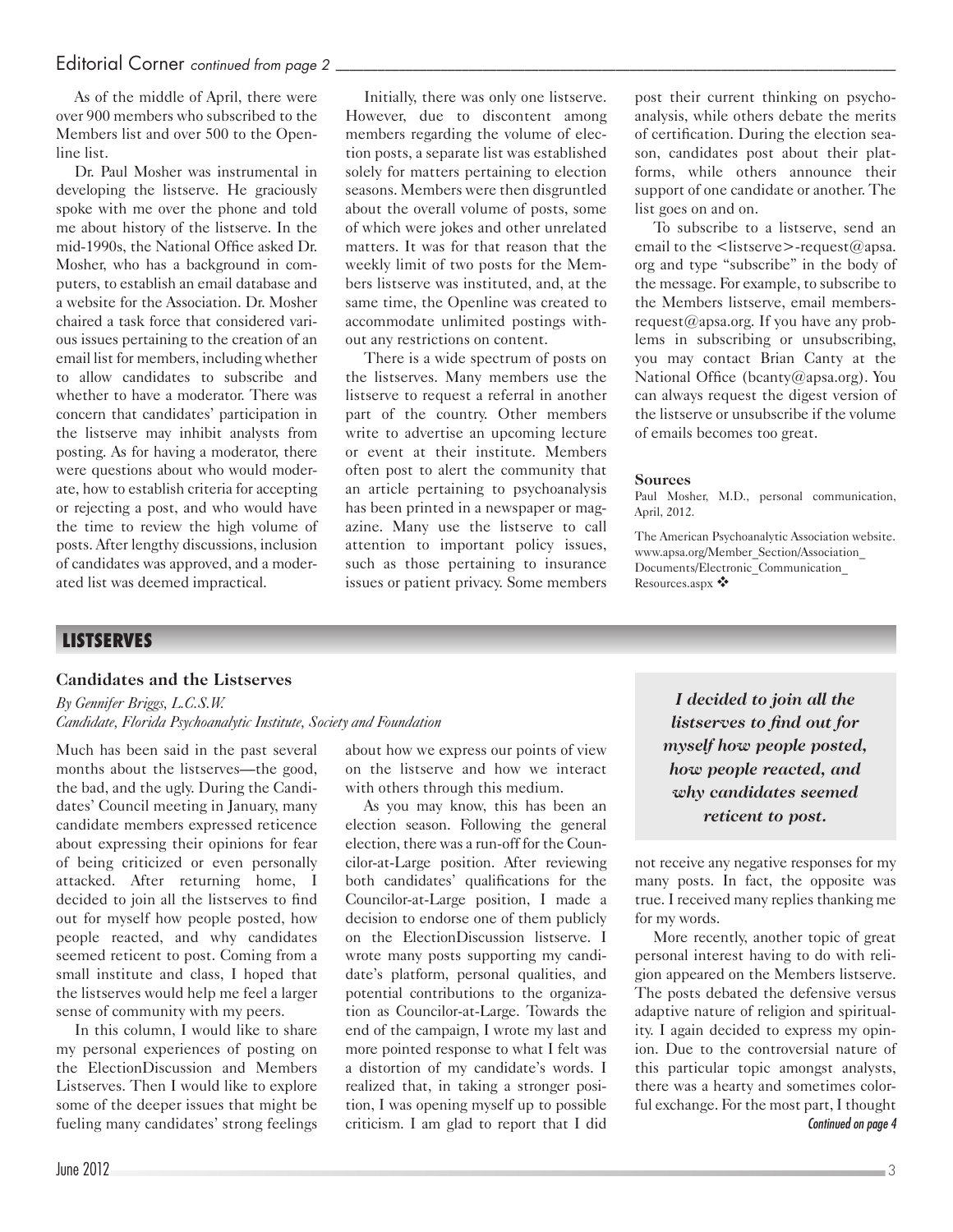the posts were eloquent and explored the multi-layered dimensions of this complex issue. I asked the listserve community if there could be another medium for discussing some of the issues due to concerns about confidentiality. I again received several emails that supported my participating in the discussion. Based on my reading, I felt that a minority of the responses seemed to have taken my comments out of context. I realized that, as with any discussion, at times our words can be misunderstood or distorted. Nevertheless, I am certain that I will post again when I feel strongly about a topic.

In light of my experience with both listserves, I felt that members were overall respectful of my position and the fact that I was a candidate who was new to expressing her opinions online. Based on posts in the past six months, I better understood candidates' concerns about posting on the listserves. After sticking my neck out to see how a candidate was treated, I generally felt that the members do look out for candidates.

I would now like to postulate as to the underlying themes that I believe are at play on the listserves and some reasons I believe we feel the way we do about posting.

As candidates new to APsaA, most of us are only familiar with members outside

our institutes through their writings and occasional lectures. Articles and lectures are carefully crafted, meticulously edited, and focused on practice or theory. As a result, I think we all have an idea in our minds about how these analysts are personally based on what we have read or heard publicly.

When an analyst we have admired posts a heated comment or even a personal attack on a listserve, we can easily become disillusioned that they are not who we made them out to be—much like seeing your analyst yelling at a store clerk, or worse yet, at their children when you happen upon their having a bad day! It is easy to be disappointed when the analysts we so admire express their opinions in ways we might not, and more importantly, to realize that they are human. I believe this acceptance of all analysts' humanity is critical as we process what we read on the listserve. All of us, no matter how much analysis we have or how successful it is, will still be imperfect when we are done.

Other factors may play into the dynamics of the listserve as well. It seems that people are less inhibited when posting on a listserve as opposed to when speaking with someone face-toface, leading people to write things that they may not otherwise say. Emotions tend to get lost in text, and subtleties are more difficult to interpret in writing. Also, people are passionate about their opinions, and sometimes they respond in a knee-jerk manner, hitting the send button before they have looked more objectively at what they have written. Finally, many of the people writing have personal, long-term relationships with each other, and they may feel more comfortable making pointed comments towards one another.

That said, I do believe that analysts have a personal responsibility to refrain from personal attacks when expressing their views. These types of comments have no educative value and steer the discussion away from the issues at hand and towards someone's character. Our listserve does not have a moderator to ensure that members do not feel censured in any way. However, I believe that just because you can say something does not mean that you necessarily should.

I would encourage candidates, at least, to follow the listserves, as they are a valuable source of information, and they stimulate many interesting discussions. To participate or not participate is, of course, a personal choice, but I hope the sharing of my personal experience with the listserve helps you with your decision.  $\ddot{\bullet}$ 

## **The Listserve**

*By Bruce Roth, D.O. Advanced Candidate, Michigan Psychoanalytic Institute and Society*

My experience with the listserve over the election season was rather disappointing. I frequently found the conversations dominated by a core group of passionate reformers opposed by a very small group of more conservative voices with which I tended to identify more closely. I am for reform, but I believe that it needs to be considered in the context of a more complete discussion, including the advantages and disadvantages of change. We all know that change for change's sake is not a guarantee for improvement. That is why I felt passionately that the reform argument for change on the basis of alleged problems with the Training Analyst system or the alleged increasing numbers of candidates

attending non-APsaA institutes was disingenuous. I felt these issues were chosen primarily for political reasons.

I believe that we would be better served with a more vibrant and less adversarial debate on these issues on the Openline. There are many more important issues as psychoanalysts we have to

*I believe that we would be better served with a more vibrant and less adversarial debate on these issues on the Openline.*

face, such as the following: What are the essentials that make any psychoanalysis effective? Is there a common language between psychoanalytic theories that can allow us to speak with each other rather than past one another? How do we make ourselves more visible and relevant in today's society? The lack of understanding and negative opinion of psychoanalysis by much of the general public is a problem we should be addressing more openly. Lastly, I was encouraged by a number of positive responses and new contacts resulting from my postings. I believe that the future of psychoanalysis will depend on each one of us strengthening our psychoanalytic voice. ❖

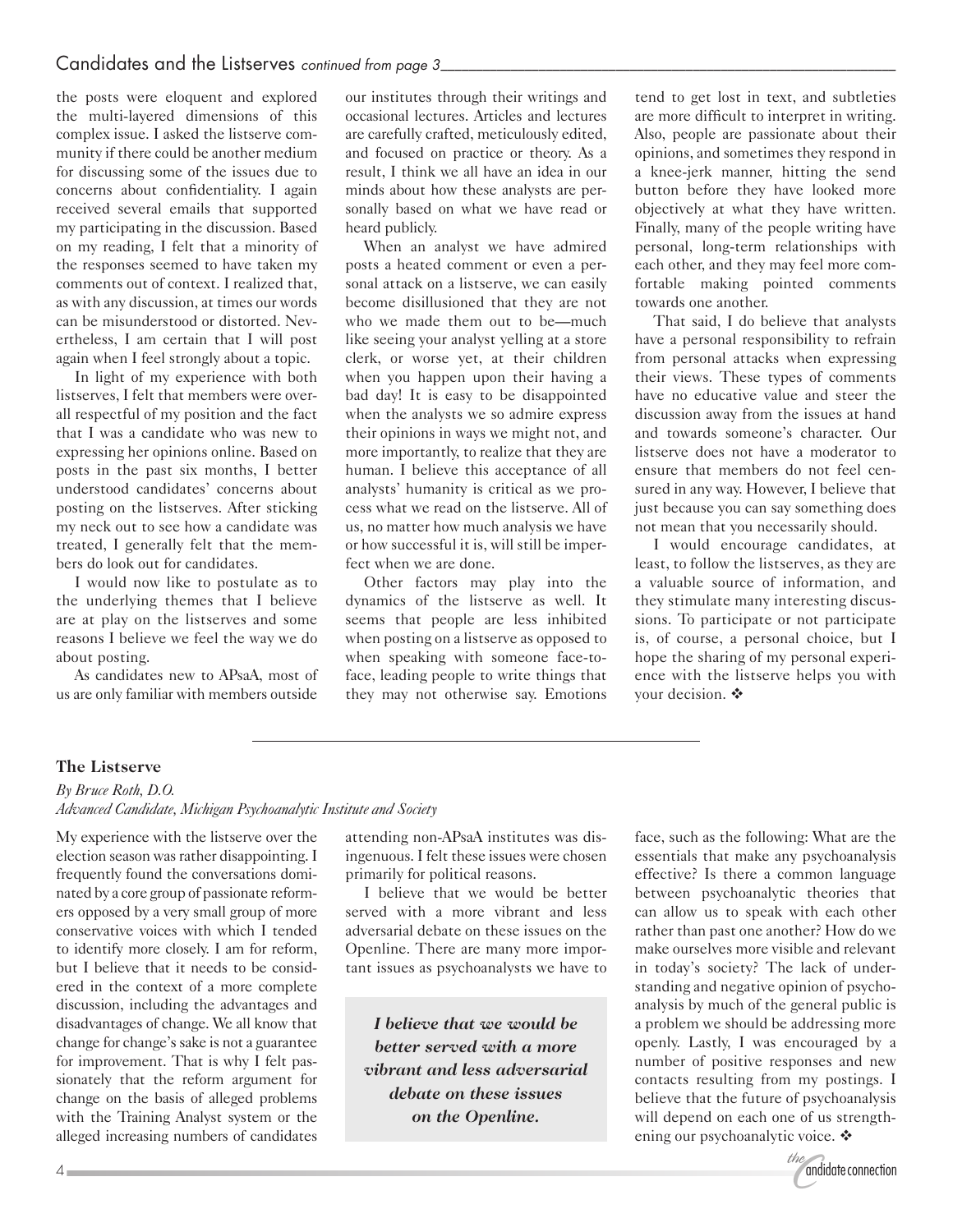# **PSYCHOANALYTIC DEVELOPMENT**

#### **Psychoanalytic Development**

*Candidate Forum, San Francisco, June 2011 By Phoebe Cirio, M.S.W., L.C.S.W. Program Chair, Candidate Council*

The June 2011 Candidate Forum in San Francisco at APsaA's 100th Annual Meeting was chaired by Jane Hall, L.C.S.W., FIPA, and included panelists Theodore Jacobs, M.D., Mitchell Wilson, M.D., and Mark Smaller, Ph.D., reading a presentation by William Braun, Psy.D., who was unable to attend the meetings. Each panelist was tasked to speak about their experience of psychoanalytic training and aspects of their development as analysts.

Jacobs gave us a rich description of his personal development and of the atmosphere at the New York Psychoanalytic Institute (NYPI) during his training. His mother was a Communist and had a Communist-leaning radio station where Jacobs was an announcer. They reported sports' scores, except when the Cincinnati Reds lost. Jacobs had a personal treatment during his late adolescence, with an analyst who, while not well known, was spontaneous and related to Jacobs as a person. Since then, Jacobs has valued "individual talent," more than titles.

At the time he applied for psychoanalytic training at the NYPI, one could be rejected for being too obsessional. Psychoanalytic training was the pinnacle of psychiatric training, and psychiatric residencies were headed by analysts. Analysts were wealthy and had large Park Avenue apartments where candidates and faculty would meet. After World War II there was an influx of analysts from Europe; they were a tightly knit group who were protective of Sigmund Freud. A hierarchy emerged at the NYPI, with the Europeans at the top. If accepted in the preferred group, one was "convoyed" through the institute. Training focused on reading Freud and a little Abraham, resulting in a deep understanding of instincts and infantile sexuality.

Publicly, analysts emphasized neutrality and anonymity in technique. The work in the hour was highly disciplined, but the attitude towards the patient was warm and embracing. Marianne Kris and Edith Jacobson were caring and enthusiastic and

wanted to be helpful to patients, though they never talked about themselves with patients. Jacobs realized that there was a lot of communication taking place outside of the awareness of the analyst. He had strong feelings about his patients and realized that his personal reactions were relevant to the analysis. However, at the NYPI, he was regarded as narcissistic and exhibitionistic for writing about his countertransference.

psychoanalytic training at the New York Freudian Society. She regards her formal psychoanalytic education as scaffolding that relieved her anxiety. Hall was also shaped by the theories of Robert Waelder, Hans Loewald, Joseph Sandler, Otto Fenichel, Donald Winnicott, and more recently by Stephen Mitchell and Jay Greenberg. But she credits her patients and the experience of trying to meet them where they are as the greatest

*Psychoanalysts play with fire. Engaging the transference means one should have great respect for the feelings engaged in the transference-countertransference relationship.*

Both Melanie Klein and Anne Reich wrote papers entitled "On Countertransference." Klein regarded countertransference as a research tool whereas Reich treated countertransference as evidence of unanalyzed conflicts in the analyst. After that, no one would talk publicly about their countertransference. Jacobs thinks his Communist mother's history of outspokenness and risk-taking may have allowed him to try writing about his countertransference.

Today, our education is more heterodox, and the challenge is integration; we now use countertransference to understand our patients. Jacob's final advice was that psychoanalysts need to be in groups, so "cultivate the culture at your institute."

Early influences on Jane Hall were a mother with mental illness and her father's advice that someday she would understand her mother's rages and mood changes. She also had an early experience in therapy with a psychoanalyst, which resulted in her return to college, finishing her BA and earning her MSW. While in social work school, she began psychotherapy training with the Blancks, who taught her how to "develop the ego in less structured patients." She also learned the analysis of defense in her influence. She trusts "benevolent curiosity" more than diagnosis to guide her clinical work with patients and emphasizes deepening the treatment from psychotherapy to psychoanalysis. The biggest challenges in psychoanalysis are tolerating the patient's transference rage, accepting the transference, and knowing what to do with it.

Hall keeps theory tucked away in her mind, waiting to be accessed when needed. She learned to trust her intuition and to let the patient build their own theory, never pushing theory on the patient. She thinks all theory has some value, and her own clinical theory is that, as treatment progresses, patients are able to put into words their envy-fueled rage, fears of separation, the dread of dependency, and the pain of unrequited love, all of which have been repressed, acted out, and invested in their representational worlds. As a result of therapeutic process, guilt diminishes, and closeness becomes possible. People come to need therapy because early caregivers were abusive, intrusive, neglectful, and narcissistic. As the false sense of self fades, there is no longer the need to please. Self-esteem builds as the ego gets stronger and the superego loses its' harshness. *Continued on page 6*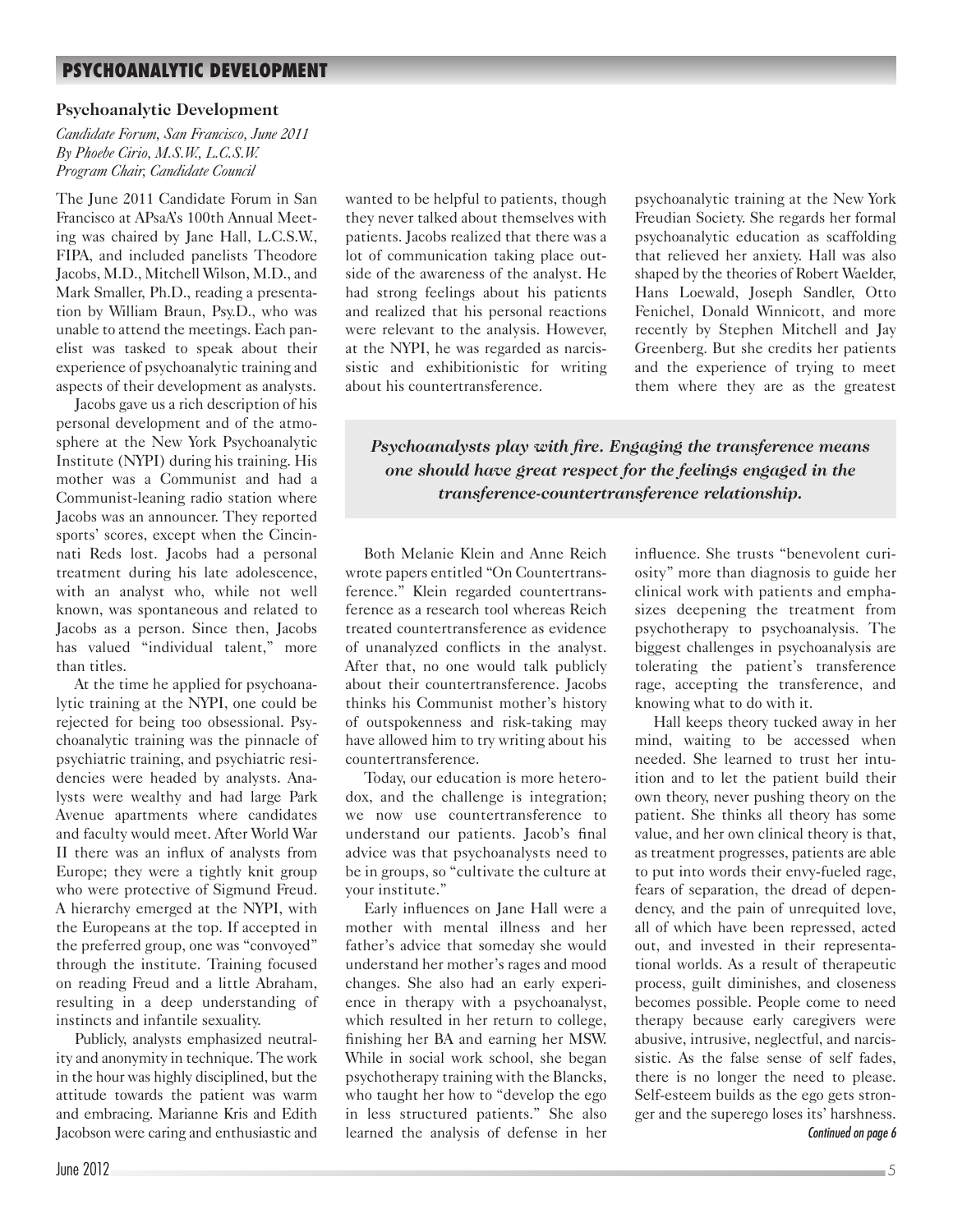The new experience of the analyst changes the body and brain chemistries, and new cognitive templates form, alongside of the old ones. As one's perspective widens, one no longer needs to rely on the defenses that have become crippling to the personality. Shame diminishes, pride can be tolerated, and the repetition of the past can cease. Loving aspects of the self emerge, and the other can be recognized as separate. Empathy grows, anger subsides, forgiveness and mourning become possible. Given the difficult nature of this internal work, the value of psychoanalytic training lies in that it prepares one to endure the journey.

Mitchell Wilson put his process of becoming a psychoanalyst into a literary context, which is fitting because he stepped out of medical school to obtain a master's degree in literature. Putting his remarks in the context of Holden Caulfield and Tristram Shandy, he told the audience that psychoanalysis, like these two characters, asks fundamental questions about human life, including how did I get here, what were my parents doing when I was conceived, and how, really, did it all happen? Psychoanalysis often beckons to those of us made receptive through our own experiences of longing, desire, loss, and trauma. Wilson tells of his desire to make things better for himself and his patients. His childhood was marked by his parents' depressions and his father's alcoholism. He had the insight, at age twelve, that a person could feel insecure and depressed without being aware of it. This opened for him the possibility that things outside of awareness could trouble a person and troubled him.

While working on his master's degree in English literature, Wilson first read Jacques Lacan, and it "blew his mind." Lacan's idea that the ego could be the problem was "edgy, daring and opaque." The idea that the ego was based on imaginary and alienating identifications was a radical departure from his previous reading of Freud and Klein. He had thought that the ego was to be strengthened and that it was the site of reason and observation. Having been so introduced to Lacan, Wilson had spent the subsequent years endeavoring to understand the implications of Lacan's insight.

Like Jacobs and Hall, Wilson sought his own treatment in psychoanalysis. He credits this analyst with impressing on him that psychoanalysis is hard work. This analysis was also instrumental in his developing the awareness that he was in analysis for himself, but also for his father. He came to realize that he had unconsciously felt responsible for his father's "sadness, madness, and rage." Analysis helped him to move past this misplaced feeling of obligation.

Wilson maintains that analysts must deal with both idealization and devaluation. He calls idealization an "occupational hazard for psychoanalysts." He found his way to his own authority as an analyst by forging his own analytic style, which he describes as an amalgam of conflict theory, Lacanian skepticism of the analyst's authority, and British Middle School ideas of transitional space, creativity, and receptivity. He emphasizes the importance of ongoing rededication to the work of psychoanalysis. Because this work is difficult, there is a convergence of perils and responsibilities for those who would be analysts. Invoking Lacan, Wilson refers to the self-authorizing dimension of psychoanalysis. No one else can make one an analyst. One's own institute confers this designation, as does the American Psychoanalytic Association and the International Psychoanalytical Association, but Wilson argues that it means little. We each must come to our own conclusions about what kind of analyst we will be. But herein lies the peril of narcissism and the demand for rededication to analysis. The work is hard, and I think Wilson emphasizes the seductions inherent in the tendency to idealize. Candidates and patients idealize analysts. Being idealized can be seductive. Analysts, despite their own analyses, and rigorous training can be seduced, not just sexually, but by delusions of omnipotence, fueled by unmitigated narcissism. Compromised analysts can also seduce. Wilson told us about how both of his analysts were corrupted and committed ethical lapses.

Analysts are vulnerable to "coasting in the countertransference." By this, he means that it is easy not to challenge ourselves or our patients, by heightening anxiety and risking losing the patient and our income. He does not endorse confrontation for its own sake, rather he sees analysis as intrinsically destabilizing. Psychoanalysts play with fire. Engaging the transference means one should have great respect for the feelings engaged in the transference-countertransference relationship.

In concluding his remarks, Wilson returns to literature. Psychoanalysis for him evokes Laurence Sternes's Tristram Shandy and can be a genuine pleasure, wherein one speaks freely to see where it takes us. As well, psychoanalysis evokes Holden Caulfield, whose relentless internal narration is an effort to "put his mind back together" and cope with his great loss. Psychoanalysis is a place where we can deal with the great questions of life in a singular and personal way.

The fourth presenter William Braun was not able to present his own paper due to a family emergency. Braun's paper was presented by Mark Smaller, who added some of his own reflections on Braun's development from the perspective of his own growth. Braun also shared some of the painful relationships of his childhood. His mother was alcoholic, and he never felt she listened to him. His father always seemed to be gone to Japan on business. He loved music as a child and studied piano with a teacher Mrs. Caramuta, who he credits with not just teaching him to play piano but also to be human through her deep understanding of the emotion in music. Braun devoted himself to music, practicing many, many hours a day, and studied music as an undergraduate. Once graduated, he discovered that while he loved music, he did not enjoy working as a musician.

Braun realized that what he loved about music was not the technique but "the experience, the self-discovery, the ability to plumb the depths of a great composer and end up finding myself." In high school, he had taken the Strong Interest Inventory that indicated he may have an interest in psychology. He pursued a master's degree in sports and performance psychology with a cognitivebehavioral orientation. He quickly discovered the limitations of that approach. A young goalie confided in Braun that he would freeze up in the game because he *Continued on page 7*

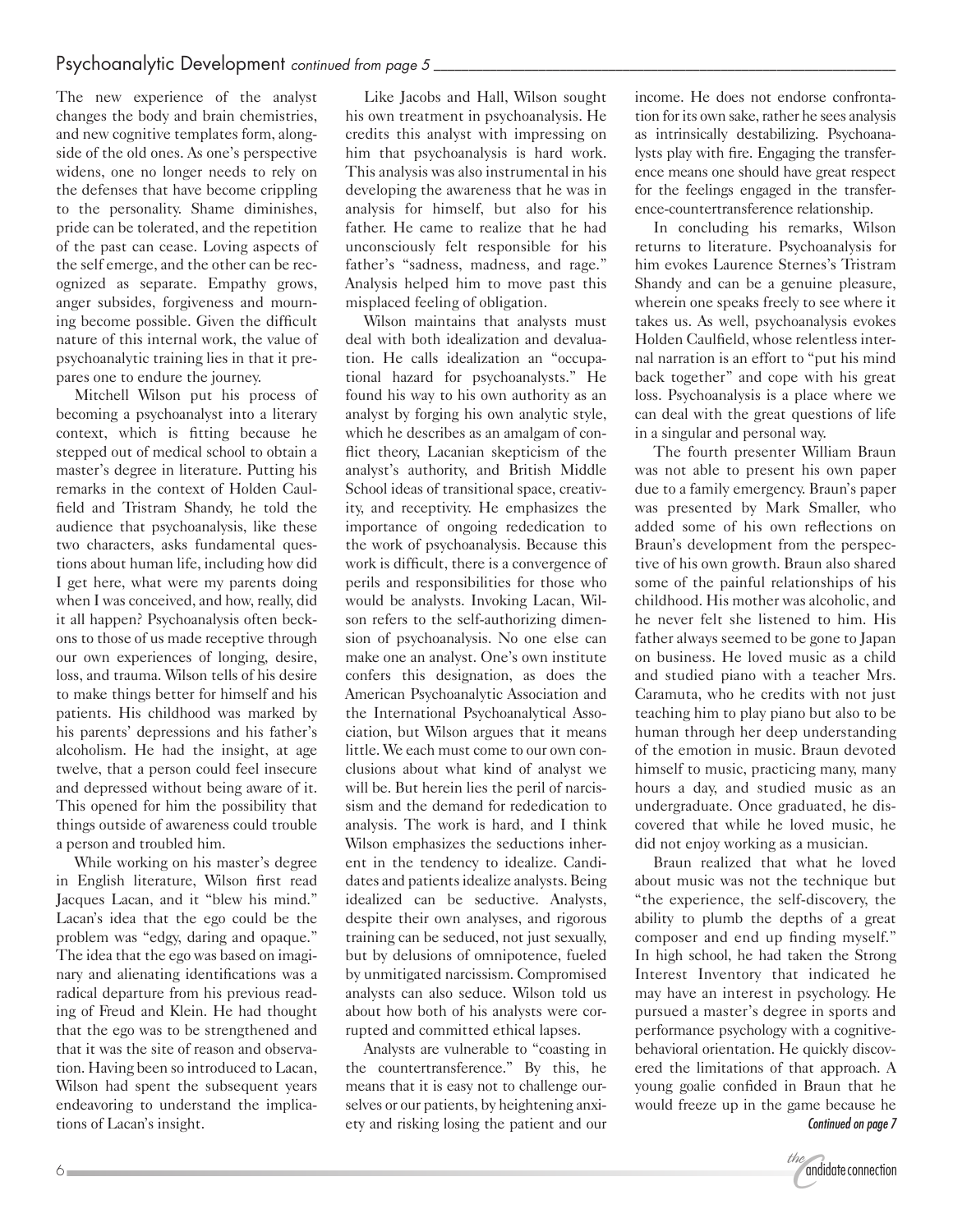was worried about his father's approval. Braun was advised by his supervisor to ignore that "stuff" and "just get him to focus on the game." This was not why Braun had pursued psychology and led him to begin to read more deeply. He first encountered psychoanalytic ideas

## **COMMITTEE REPORTS**

#### **Education Committee Report**

*By Caryn Schorr, M.D. Education Chair, Candidates' Council*

A new relationship has been forged between the Candidates' Council and the Committee on Psychoanalytic Education (COPE). COPE current chair Harriet Wolfe and immediate past chair Robert Michels invited the Candidates' Council to designate a representative to join the COPE steering committee and encouraged the establishment of a candidates' COPE study group.

At the June 2011 APsaA Annual Meeting, candidates enthusiastically supported the creation of such a study group with a unanimous vote to proceed. A vigorous discussion took place regarding what topic would be best as an initial focus. The candidates present expressed interest in supervision, in boundary violations and their secondary effects on candidates, and in the certification process. The decision was made to leave the initial focus broad and to call the group "The Challenges of Candidacy." The plan is to allow more specific foci to emerge from discussions among candidates from around the country and at different levels of training.

A goal of the candidates' study group, as with all COPE study groups, will be

when he read Carl Jung's The Undiscovered Self. He kept studying until he obtained his doctorate in psychology from a psychoanalytically-oriented program and then completed an internship at the New York Psychoanalytic Institute as well as adult and child psychoanalytic training.

At present, Braun joins Smaller in taking psychoanalysis into the wider community. Their motto is "Off the Couch and Into the World." They embrace the idea that, for psychoanalysis to thrive, it has to be taken to schools and other institutions.  $\mathbf{\hat{P}}$ 

to have an educational impact beyond the study group, such as through publications or sponsorship of panels and workshops.

The study group chair will be Caryn Schorr, the Education Committee Chair for the Candidates' Council. Eleven Candidate Members and one APsaA Active Member (our past President) expressed interest in June, submitted their CVs, and will comprise the first COPE study group. The group includes candidates at different levels of training and at different training programs. Our first meeting will be on Wednesday, June 13, 2012, during APsaA's 101st Annual Meeting in Chicago.

In summary, the new candidates' COPE study group beginning this June will be an opportunity for candidates, who have expressed interest in aspects of training, to explore those interests with the goal of producing a product that enriches the profession.

#### **Candidate Programs for the 101st Annual Meeting (June 12-17) in Chicago**

*By Phoebe Cirio, M.S.W., L.C.S.W. Program Chair, Candidates' Council*

We have a panel and a discussion group that will feature candidate presenters and will be on subjects that should be of interest to candidates and those considering training. The "Candidate to Candidate Discussion Group: Handling Displaced Affect in Analytic Treatment," scheduled for Wednesday, June 13th from 4:30 to 6:30 p.m., will have candidate Kelly Bradham of Chicago presenting to Brenda Solomon, also of Chicago. The clinical material will illustrate how an analytic process can facilitate the emergence of material that is otherwise unreachable and the means of working with such material. In addition, the group will explore the differences between the deficit and conflict models and the reasons for using one or the other.

The Candidate Forum titled "Developing a Psychoanalytic Mind and Identity," scheduled for Thursday, June 14th from 2 to 4 p.m., will feature a panel comprised entirely of candidates and recent graduates. Our panelists will consider personal and clinical experiences that have shaped their development as psychoanalysts and that have helped form their psychoanalytic identity. The panel is chaired by Phoebe Cirio, and will include the following presenters: Carlos Almeida, Deisy Boscan, Robin Deutsch, Ilene Dyller, Navah Kaplan and Vanessa Sinclair.  $\clubsuit$ 



The Candidate Connection has transitioned to an electronic newsletter - available online NOW.

Located under the Publications tab APsaA's website: www.apsa.org